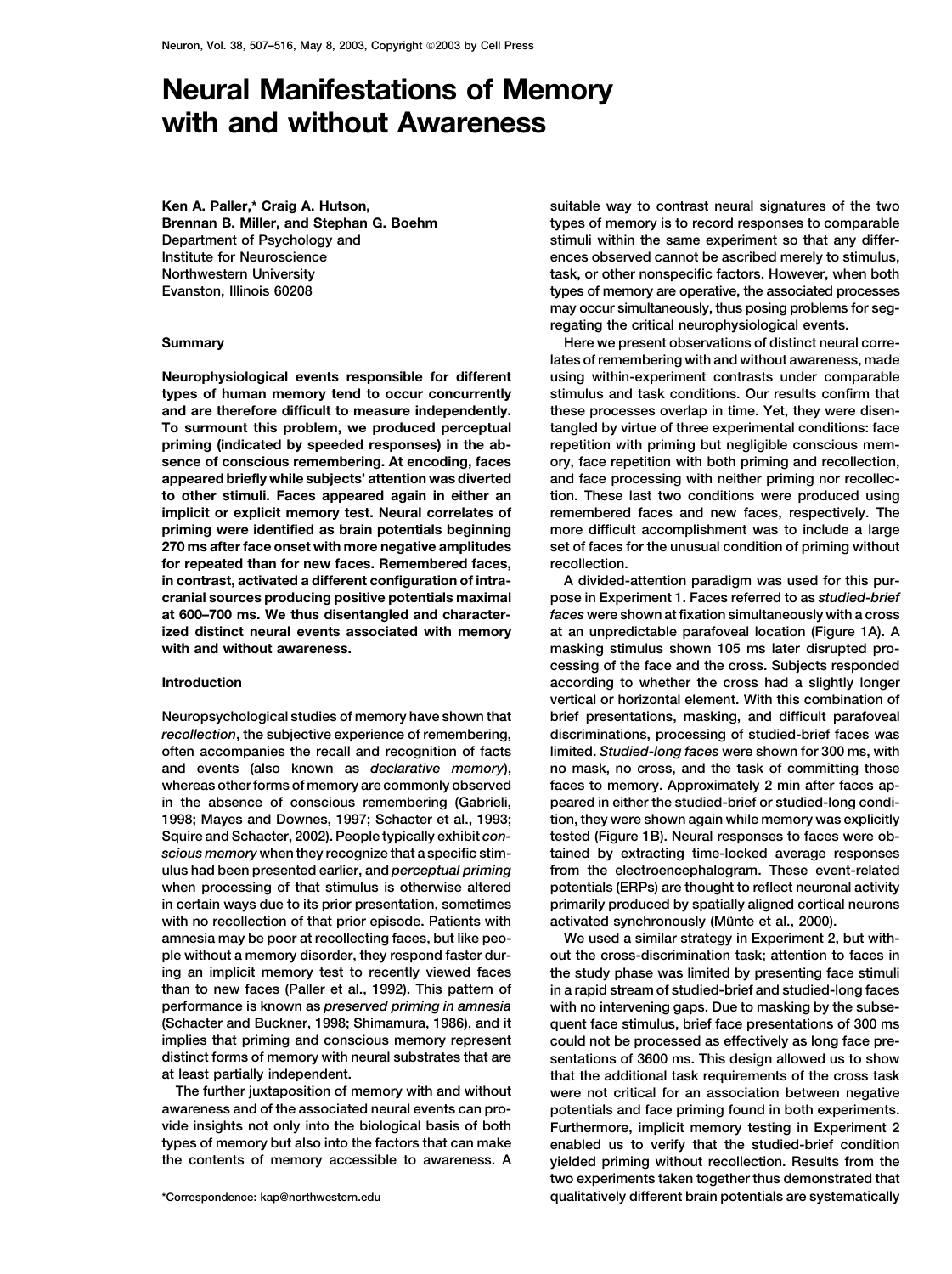

**face on every trial, the yellow cross was sometimes presented with- accuracy was 73.0% for studied-long faces, significantly** faces presented without a simultaneous yellow cross (24 trials/run of<br>
eight different studied-long faces presented three times). Subjects races presented without a simultaneous yellow cross (24 trials/run of<br>
eight different studied-long faces presented three times). Subjects<br>
were asked to maintain fixation on the central cross at eye level.<br>
Different tri **8 study runs, each followed immediately by a test run. The faces of were likely to reflect purely guessing on 87.5% of the two coauthors are shown here for illustrative purposes and were trials (see Experimental Procedures for formula to esti-**

(B) Test phase. Each test run included 16 studied-brief and 8 stud-<br>
ied-long faces from the prior study run, plus 16 new faces and<br>
4 famous faces. Famous faces were included so that a control<br>
experiment (Experiment 1.3)

**chance levels (d-prime 0.08). Nearly all studied-brief (Paller et al., 1999). faces endorsed as old were thus guesses. Any contribu- Brain potentials elicited in the test phase of Experi-**

**tion to ERP averages from trials in which a studied-brief face was genuinely remembered was negligible because it was so heavily outweighed by the contribution from the overwhelming majority of trials wherein studied-brief faces were not remembered.**

**These interpretations were further substantiated by results from two companion experiments to Experiment 1 in which we collected more detailed memory performance measures without simultaneous ERP recordings but with otherwise nearly identical procedures. In Experiment 1.1 the experience of remembering for faces identified as studied faces was scored as either** *remember***, which implies recall of aspects of the study episode, or** *know***, which is based on familiarity alone (Knowlton, 1998; Tulving, 1985). The goal was to determine whether studied-brief faces would be recognizable if responses were based entirely on a sense of familiarity (i.e., a different criterion for registering recognition). However,** *know* **responses were not given any more often for studiedbrief faces than for new faces [20.6% versus 19.2%, respectively, t(11) 0.47], though** *remember* **responses were more common for studied-brief than for new faces** Figure 1. Excerpts of Stimulus Sequences Showing Timing Parame-<br>
ters and Recognition Results in Experiment 1<br>
(A) Study phase. The primary task was a discrimination performed<br>
(A) Study phase. The primary task was a disc **faces presented three times). So that subjects might not expect a memory and not subject to response bias. Recognition** better than the score of 56.3% correct for studied-brief **not used in the experiment. mate guessing). We thus infer that explicit remembering**

**experiment (three times in the study phase and once in the test we sought to confirm that priming would be observed phase). Each new face and each famous face was shown only once. for studied-brief faces. Experiment 1, however, did not Subjects indicated whether each face belonged to a famous person include valid implicit memory testing (reaction times** (famous), had been viewed in the prior study phase (studied), or<br>had never been seen before (new).<br>(C) Recognition scores from the test phase in Experiment 1 for the<br>three chief conditions (with error bars representing sta **nation from recollection was limited by eliminating study-phase instructions to remember faces, providing** associated with memory with awareness (recollection) no indications that memory was being tested, and re-<br>and memory without awareness (priming).<br>test phase. Responses were 6 ms faster for studied<br>test phase. Responses wer **nonfamous faces than for new nonfamous faces [t(17) Results 2.44, p** = 0.026], but not significantly different for stud**ied-brief and studied-long faces [t(17) 0.84]. Given Memory results from Experiment 1 showed that subjects this low magnitude of priming, a more robust measure were essentially unable to distinguish studied-brief of priming was sought in Experiment 2 to substantiate faces from new faces (Figure 1C). Studied-brief faces the claim that studied-brief faces were subject to primtended to be endorsed only slightly more often than new ing, following a test procedure that we used previously faces [t(15) 2.03, p 0.061] and a bias-free measure to measure perceptual priming, with decision difficulty of recognition sensitivity for studied-brief faces was at increased through the use of visually degraded faces**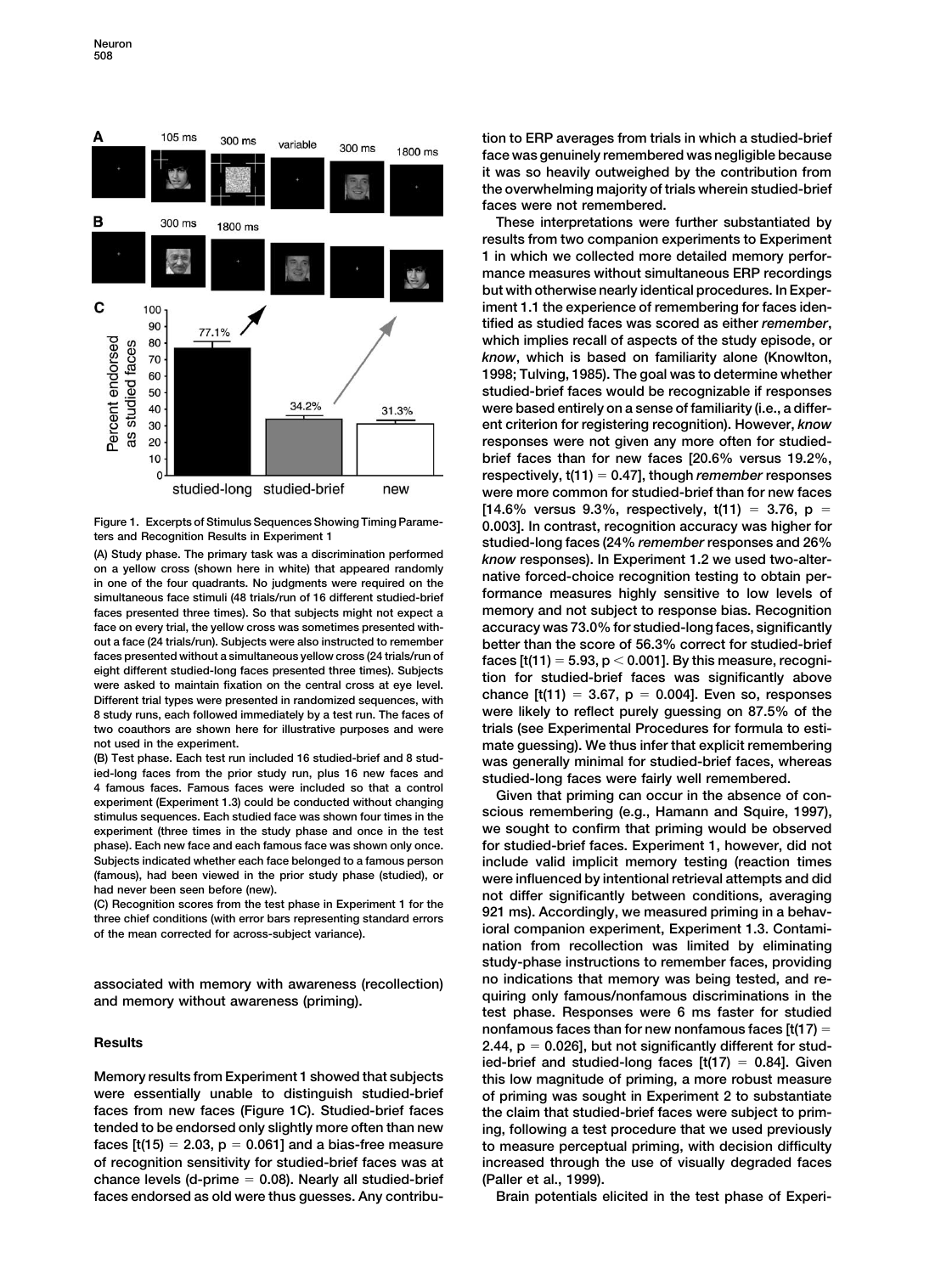

**(A) Potentials to the three types of nonfamous faces from midline ences between studied-brief versus new faces were**  $1.73 \mu$ V larger for fast trials than for slow trials [t(15) =<br>was observed for studied-long faces, particularly from 400 to 800<br>ms after stimulus onset (large rectangle). In addition, a negative  $4.01$ ,  $p = 0.001$ ]. Inte **deflection was observed for studied-brief faces from 250 to 400 ms for fast trials seemed to be centered on a peak at about**

**(B) Corresponding difference waves. Note that the two effects are graphic focus (Figure 4C).**

**a differential response to studied-brief and new faces ERP onset latency and on studied-brief-minus-new ERP** faces at frontal locations (Table 1). The frontal difference wave clearly shows the time course of this effect (Figure **to 300 ms. Consistent amplitude differences between new ERP amplitudes. The quickest button-presses to**

**elicited by studied-long faces (Figure 2A), which were may reflect trials in which the recognition decision was**

**remembered more accurately than studied-brief faces [t(15) 7.29, p** - **0.001; Figure 1C]. ERPs were more positive to studied-long than to new faces at all recording locations, and, in a midline analysis, differences from 400 to 800 ms were significant at frontal, central, parietal, and occipital locations (Table 1), with largest differences at parietal locations.**

**The contrasting topographies of these two ERP differences, the new-minus-studied-brief difference from 250 to 400 ms and the studied-long-minus-new difference from 400 to 800 ms, are shown in Figure 2C. The impression of a crossover difference between the anterior pattern and the posterior pattern was substantiated by submitting midline measurements to a standard topo**graphic analysis  $[F(4,60) = 3.48, p = 0.045, with root$ **mean-square normalization and Geisser-Greenhouse correction]. Taking the time course of these two effects into account (Figure 3), different temporal and topographic patterns are both readily apparent. Studiedbrief ERP differences were negative, reached largest amplitudes at 200–300 ms, and exhibited a frontal maximum. Studied-long ERP differences were positive, reached largest amplitudes at 600–700 ms, and exhibited a parietal maximum.**

**An additional analysis was conducted by categorizing the recognition judgment on each trial as fast or slow based on a median split of reaction time for each subject and condition. Larger ERP differences between studiedbrief and new faces were found when only fast trials were considered (Figure 4). For example, midline frontal Figure 2. Brain Potentials from Test Phase of Experiment 1 measurements at 250–400 ms showed that ERP differ- (small rectangle). 350 ms (Figure 4B), with a right frontocentral topo-**

of opposite polarity.<br>
(C) Topographic representations of electrophysiological differences<br>
(C) Topographic representations of electrophysiological differences<br>
between studied-long and new faces were com-<br>
between pairs **at each electrode location (small circles) and represented according 800 ms). However, the onset of these differences was to the color scale on a schematic view of the head from above, later for fast trials (Figure 4B) than for all trials (Figure using a spline interpolation. The locations of maximal amplitude 2B). Amplitude measurements were made over consecdifferences are shown in the lightest colors. utive 40 ms intervals from 300 to 580 ms in order to assess these latency effects. Results of this analysis** ment 1 (Figure 2A) were highly similar between condi-<br>tions until about 250 ms after face onset (e.g., measure-<br>ments of face-sensitive N170 potentials demonstrated<br>ments of face-sensitive N170 potentials demonstrated<br>the ments or race-sensitive N170 potentials demonstrated<br>no reliable difference across conditions). Subsequently,<br>a differential response to studied-brief and new faces<br>a differential response to studied-brief and new faces<br>F **emerged at frontal locations. In an analysis of midline amplitude is that both effects reflect differences in ERPs ERPs, mean amplitudes from 250 to 400 ms were signifi- to new faces. Mean ERP amplitudes to new faces from cantly less positive for studied-brief faces than for new 250 to 400 ms were 1.3V larger for fast trials than for 0.001]. On fast trials, higher ERP** amplitudes to new faces thus produced an effec-**2B). To determine approximate onset, measurements tively delayed onset latency for studied-long-minus-new were made over consecutive 20 ms intervals from 200 ERP differences as well as greater studied-brief-minusconditions at the midline frontal location began at 260– new faces may have occurred for new faces that did 280 ms [t(15) 2.93, p 0.01]. not appear to match or even somewhat resemble any A very different electrophysiological response was faces processed recently. The slowest button-presses**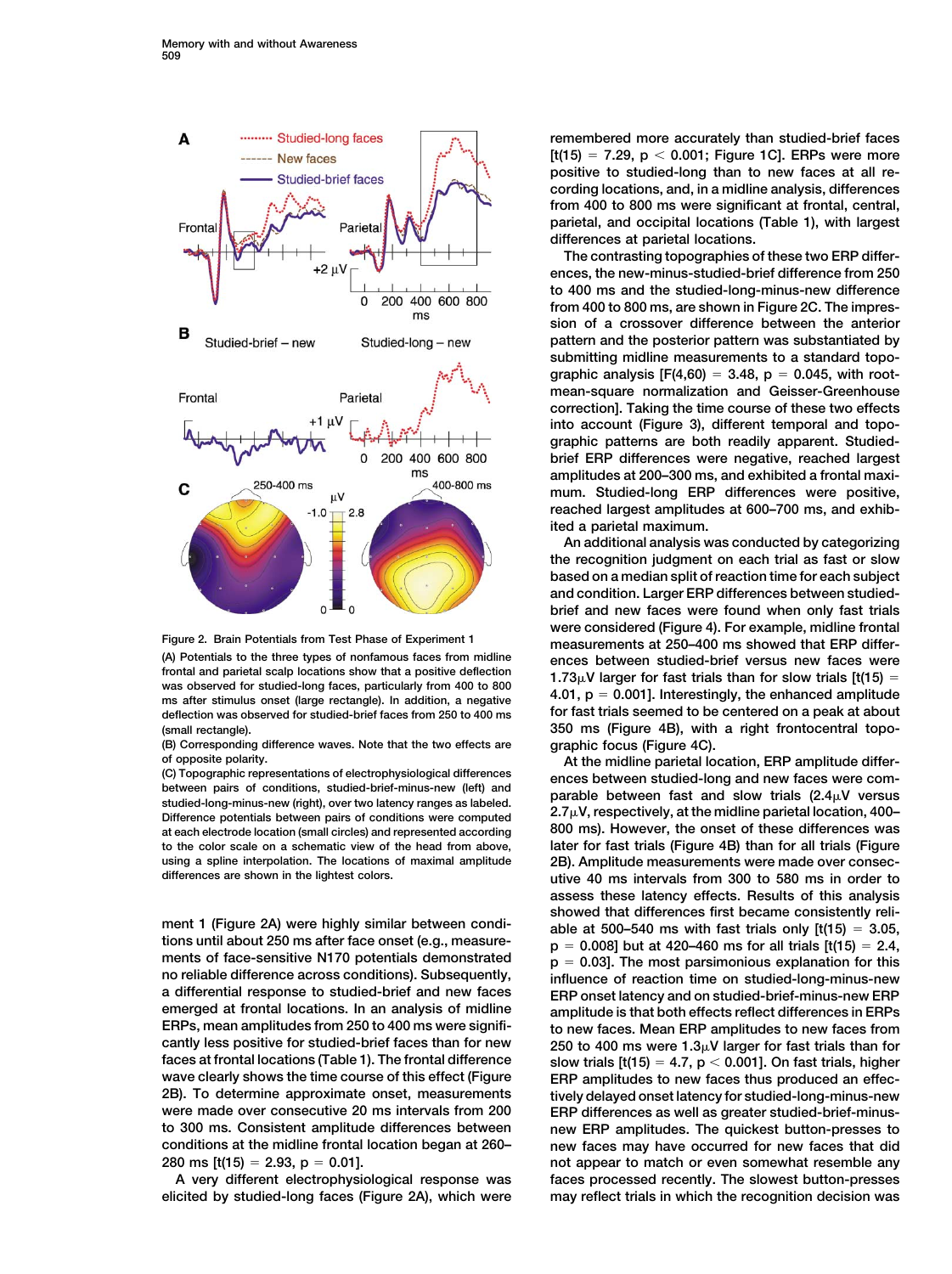| Location         | Amplitude $(\mu V)$                                             | <b>SE</b> |       |           |
|------------------|-----------------------------------------------------------------|-----------|-------|-----------|
|                  |                                                                 |           | t(15) | р         |
|                  | ERPs to Studied-Brief Faces Minus ERPs to New Faces, 250-400 ms |           |       |           |
| Anterior frontal | $-0.65$                                                         | 0.31      | 2.12  | 0.051     |
| Frontal          | $-0.83$                                                         | 0.35      | 2.35  | 0.033     |
| Central          | $-0.60$                                                         | 0.37      | 1.64  | <b>NS</b> |
| Parietal         | $-0.39$                                                         | 0.33      | 1.16  | <b>NS</b> |
| Occipital        | $-0.23$                                                         | 0.30      | 0.75  | ΝS        |
|                  | ERPs to Studied-Long Faces Minus ERPs to New Faces, 400-800 ms  |           |       |           |
| Anterior frontal | 0.46                                                            | 0.65      | 0.70  | <b>NS</b> |
| Frontal          | 1.23                                                            | 0.54      | 2.26  | 0.039     |
| Central          | 2.31                                                            | 0.53      | 4.38  | $<$ 0.001 |
| Parietal         | 2.74                                                            | 0.59      | 4.62  | < 0.001   |
| Occipital        | 2.36                                                            | 0.53      | 4.48  | $<$ 0.001 |

searching, such that "new" responses were delayed.  $1.24 \mu V$  and approached significance  $[t(15) = 1.94, p =$ **before, some of the new faces conceivably bore a re- trials were included (Figure 2), but with a smaller mag**semblance to a face previously seen by the subject, mitude.

**ceptual priming would suggest that such effects should used in Experiment 1, such as the requirement to acbe produced for studied-long faces as well. This issue tively ignore studied-brief faces in the study phase, was must be addressed with reference to a central premise responsible for the negative potential differences taken of our experiment—that priming and recollection tend to as electrophysiological correlates of priming. occur concurrently and are therefore difficult to measure Priming was observed in Experiment 2 as a facilitation independently. Brain potentials associated with explicit in the time subjects took to decide whether a male or** recollection of face repetition have been observed to female individual was pictured, with black pixels super**begin at a latency of 280 ms (Münte et al., 1997; Paller imposed on 30% of each face to increase decision diffiet al., 2000). Neural correlates of perceptual priming culty (Figure 5). Reaction times were 17 ms faster for were evident here in the contrast between new faces and all studied faces combined compared to new faces [793 studied-brief faces, which were essentially forgotten by versus 810 ms, t(11) 2.43, p 0.033] but did not differ the subjects. In contrast, studied-long faces were well between studied-brief and studied-long faces [t(11) remembered, and this conscious face memory was as- 1.20]. This analysis was conducted with outlier trials sociated with a prolonged ERP positivity. This positivity excluded, as in the ERP analyses; the same pattern of thus began prior to 400 ms, but during the interval from results was observed when all trials were included, with 250 to 400 ms negative potentials related to priming an average priming effect of 22 ms [t(11) 2.87, p overlapped with positive potentials related to recollec- 0.015]. Priming of decision accuracy was also apparent, tion. When only data from fast trials were considered, as accuracy was higher for studied-long compared to according to the reasoning above, the waveform for new new faces [86.0% versus 81.9%, respectively, t(11) faces at 250–400 ms was more positive because these 3.04, p 0.01], although accuracy was not significantly new faces were less similar to known faces and so more enhanced for studied-brief compared to new faces quickly classified as new. Indeed, frontal midline nega- [82.9% versus 81.9%, respectively, t(11) 0.58]. tivity for studied-long faces compared to new faces was Recognition was tested in Experiment 2 only in the**

**made after some hesitancy and/or further memory apparent (as shown in Figure 4); the difference measured Although subjects had never viewed these new faces 0.071]. A hint of this difference was apparent when all**

**either earlier in the experiment or, indeed, anywhere. A key strength of our approach is that the phenome-**We propose that the fastest "new" responses in the non of memory without awareness of remembering **recognition test were for faces processed in the visual could be reliably produced for studied-brief faces. The** system without closely matching the attributes of any finding of distinctive ERP differences between studied**stored facial representation and that this matching func- brief and new faces argues against an alternative possition occurs as a normal facet of perceptual processing bility, that the studied-brief condition simply generated (e.g., see Valentine, 1991). On the other hand, known weak conscious memory, because these ERP differ**faces and faces that resemble known faces can lead to ences did not appear to be small-amplitude versions **a match or resonance during early stages of perceptual of ERP correlates of face recollection. Unfortunately, processing. Our results suggest that this also happens behavioral priming could not be measured directly in for faces viewed recently, even when the viewing condi- Experiment 1, because it was essential instead to detertions are extremely restricted so as to lead to chance- mine whether any studied-brief faces could be recoglevel explicit recognition. Neural activity that produces nized. Accordingly, we administered a suitable implicit ERP negativity in the 250–400 ms range as faces are memory test in a second ERP experiment. We simultaneperceptually processed may be precisely the neural ac- ously showed that a different procedure would also protivity that is responsible for perceptual priming. duce priming without recollection, thus ruling out the This conceptualization of the neural correlates of per- possibility that some specific feature of the cross task**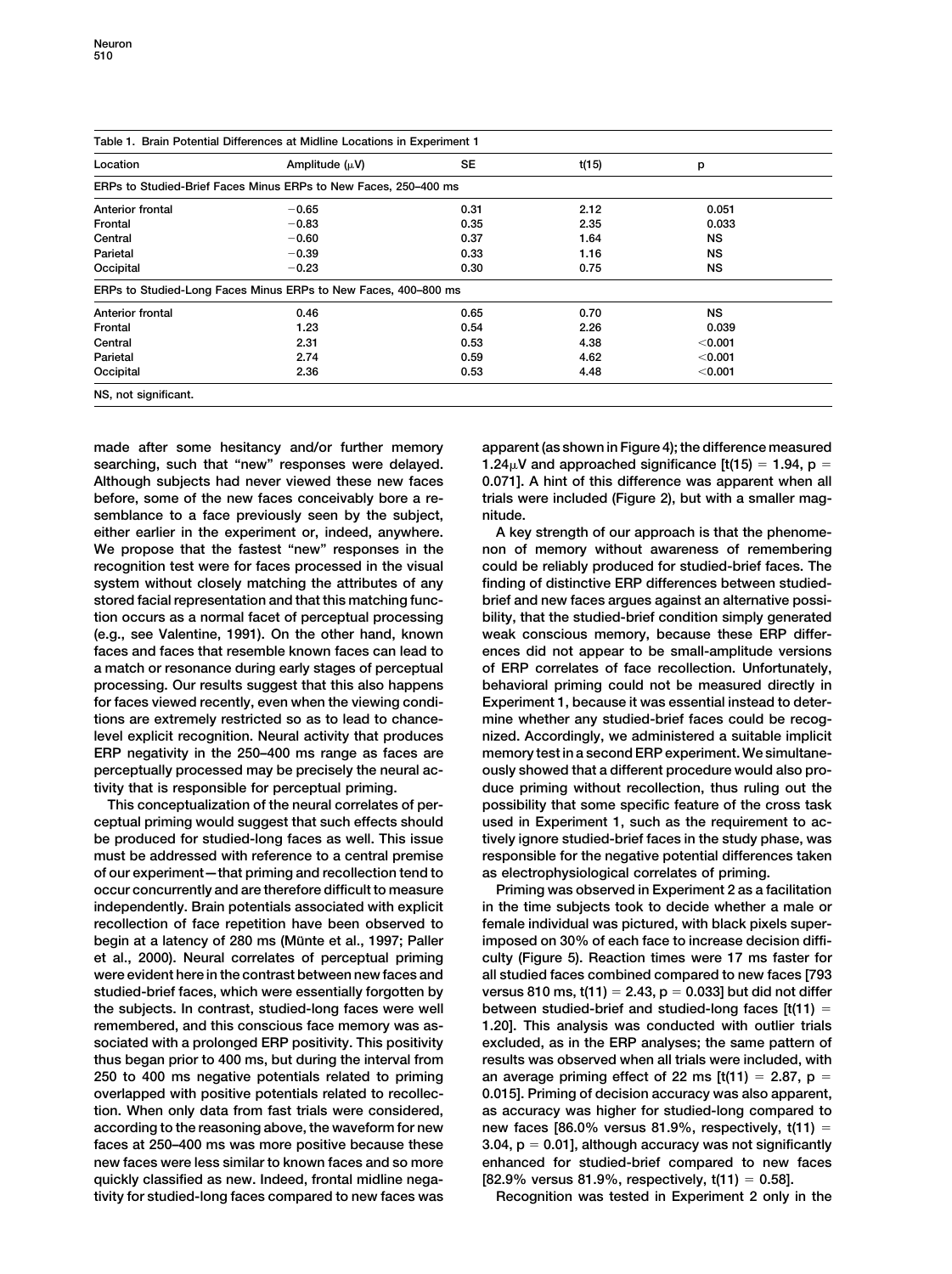

**different groups of subjects were tested in the two ex-**<br>ment 1

 $n$ ing at the times indicated adjacent to each map (computations

**studied-brief faces compared to new faces (Figure 6). of perceptually processing the degraded faces, which**



**Figure 4. Brain Potentials from Test Phase of Experiment 1, Including Only Trials with a Reaction Time Faster Than the Median Reaction Time for that Condition and Subject**

**(A) Potentials to the three types of nonfamous faces from midline frontal and parietal scalp locations.**

**(B) Corresponding difference waves.**

**(C) Topographic representations of electrophysiological differences between pairs of conditions.**

**Studied-brief-minus-new ERP differences were found at 400–800 ms at the midline parietal location [1.19V,**  $t(11) = 2.58$ ,  $p = 0.026$ ] but were not statistically signifi**cant at other midline locations. The topography of these ERP differences appeared more posterior than that in Experiment 1, and the latency prolonged. Given that Figure 3. Changes in Topographic Patterns Over Time in Experi-Amplitude differences were computed over 100 ms intervals begin- periments, with stimuli that were degraded by darkened otherwise as in Figure 2C). The time course of topographic changes tations of these apparent topographic differences are** thus characterizes ERP correlates of face priming (A) and face recol-<br>lection (B). Note that effects are of the opposite polarity.<br>have also been found with short-lag repetitions of faces **(Begleiter et al., 1995; Pfutze et al., 2002; Schweinberger final two runs (so that memory testing in the first six et al., 1995); however, the relevance of repetition within runs would be implicit). As in Experiment 1, recognition immediate memory for the present analysis of recogniwas at chance levels for studied-brief faces, but not for tion and priming across longer delays has yet to be studied-long faces. When compared to the endorse- determined. In any event, a fruitful approach for making ment rate for new faces (49.9% false alarms), recognition inferences concerning which specific brain regions are was significantly better for studied-long faces [63.5%, activated by faces that are primed but not recognized t(11) 2.45, p 0.03], but at chance for studied-brief will be to apply other neuroimaging methods using these** faces  $[46.0\%, t(11) = 0.80, d\text{-prime} = -0.10]$ . same memory-testing procedures. The prolonged la-**ERPs recorded during implicit memory testing in Ex- tency of the studied-brief-minus-new ERP differences periment 2 replicated the pattern of less positivity for in Experiment 2 can be ascribed to the high difficulty**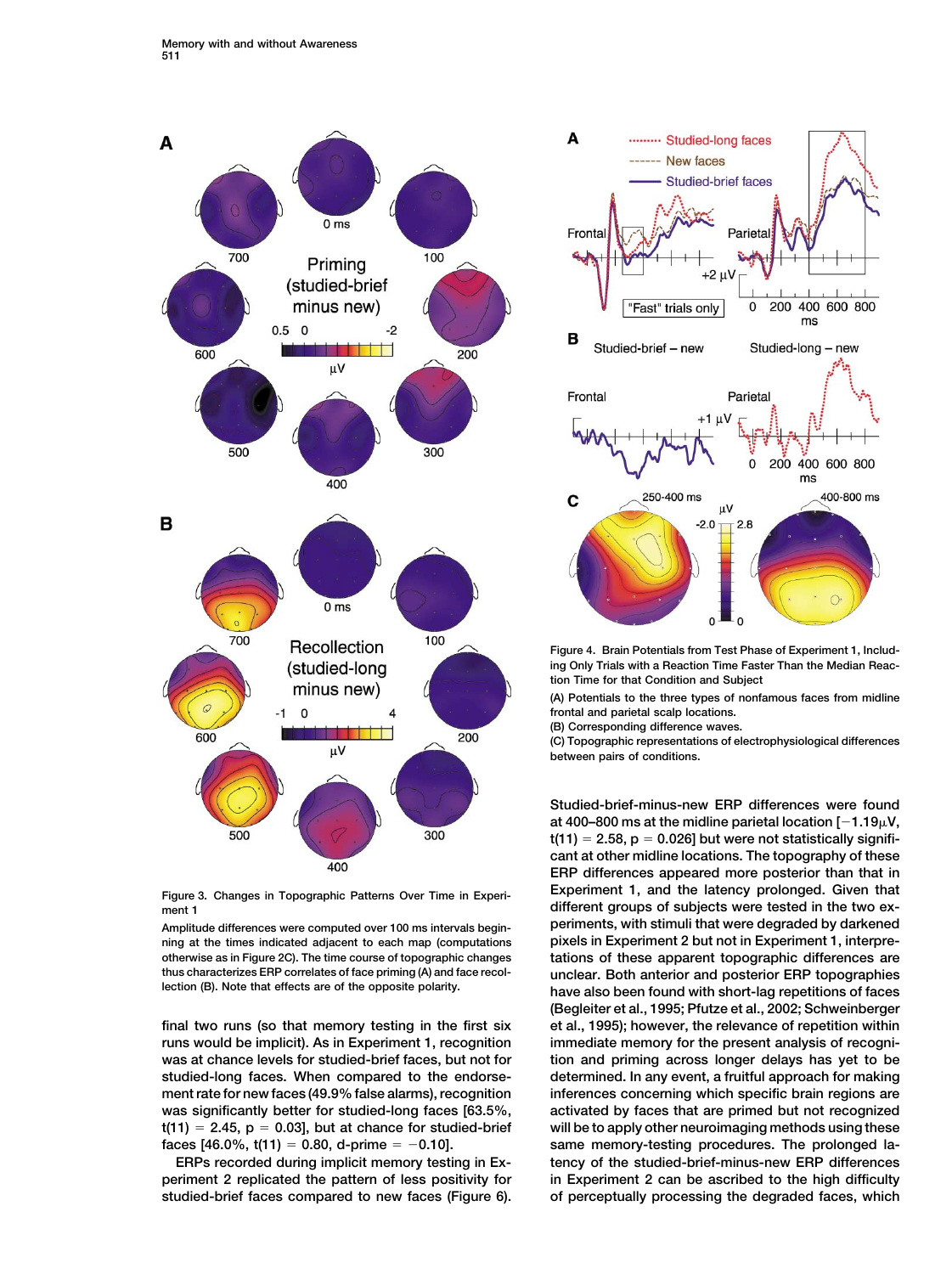

**Figure 5. Excerpts of Stimulus Sequences Showing Timing Parameters and Priming Results in Experiment 2**

**(A) Study phase. Face stimuli were presented in quick succession such that the subsequent stimulus interfered with the processing of each face. Subjects were advised to attend to the faces but no task responses were required. The faces of the four coauthors are shown here for illustrative purposes and were not used in the experiment. Figure 6. Brain Potentials from Test Phase of Experiment 2**

**attempted to make a gender judgment for each face (male/female). parietal and central scalp locations. (C) Reaction times from the gender task in the test phase in Experi- (B) Corresponding difference waves. standard errors of the mean corrected for across-subject variance). between pairs of conditions.**

**would also lead to greater variability across trials in the whereas the studied-long-minus-new ERP difference timing of perceptual processing. was relatively unchanged. This could reflect better time-**

**ences at 400–800 ms were much reduced from those in least resemblance to known faces, and consequently Experiment 1, but positive differences were still appar- greater positivity at 250–400 ms for new faces yielding ent (e.g., 0.22V at the midline parietal location, 0.77V a larger studied-brief-minus-new ERP difference. at the midline central location). Measurements of these differences were largely nonsignificant, though with a Discussion trend toward positive amplitude differences at all but one location. The small amplitudes of studied-long- Although conscious memory and priming coincide in minus-new ERP differences could reflect (1) poor time- many circumstances, our experimental procedures locking of perceptual processing for degraded faces; made it possible to disentangle their electrophysiologi- (2) overlapping with prolonged negative potentials asso- cal manifestations. Neural events presumably responsiciated with perceptual priming; (3) the difficulty of re- ble for priming for studied-brief faces in Experiment 1 membering studied-long faces exacerbated by stimulus produced a distinctive brain potential, a frontal negativdegradation at test; and (4) the minimal attention paid ity beginning approximately 270 ms after face onset. to face repetition while ERPs were recorded, due to the Behavioral measures of priming were obtained in Experiimplicit memory testing procedures. Repetition was not ment 2 while the ERP negativity was replicated, albeit task-relevant and incidental recollection was probably with a more posterior topography and prolonged laminimal due to stimulus degradation and difficulty of tency. Speculatively, these changes may reflect an influthe primary task. Furthermore, recognition sensitivity for ence of visual degradation such that face processing studied-long faces based on explicit memory testing in was prolonged and the timing of face processing more the last two runs was relatively low (d-prime 0.36). variable across trials. Nonetheless, in both experiments**



**(B) Test phase. Stimuli were perceptually degraded and subjects (A) Potentials to the three types of nonfamous faces from midline**

**ment 2 for the three chief conditions (with error bars representing (C) Topographic representations of electrophysiological differences**

**The amplitude of studied-long-minus-new ERP differ- locking of perceptual processing for new faces with the**

As in Experiment 1, the studied-brief-minus-new ERP neural responses associated with memory for studied**difference increased when the analysis included only brief and studied-long faces were qualitatively different, data from fast trials from a median split on reaction time thus providing strong support for two central interpreta- (1.74V at the midline parietal location at 400–800 ms), tions—that the positive ERPs constitute neural corre-**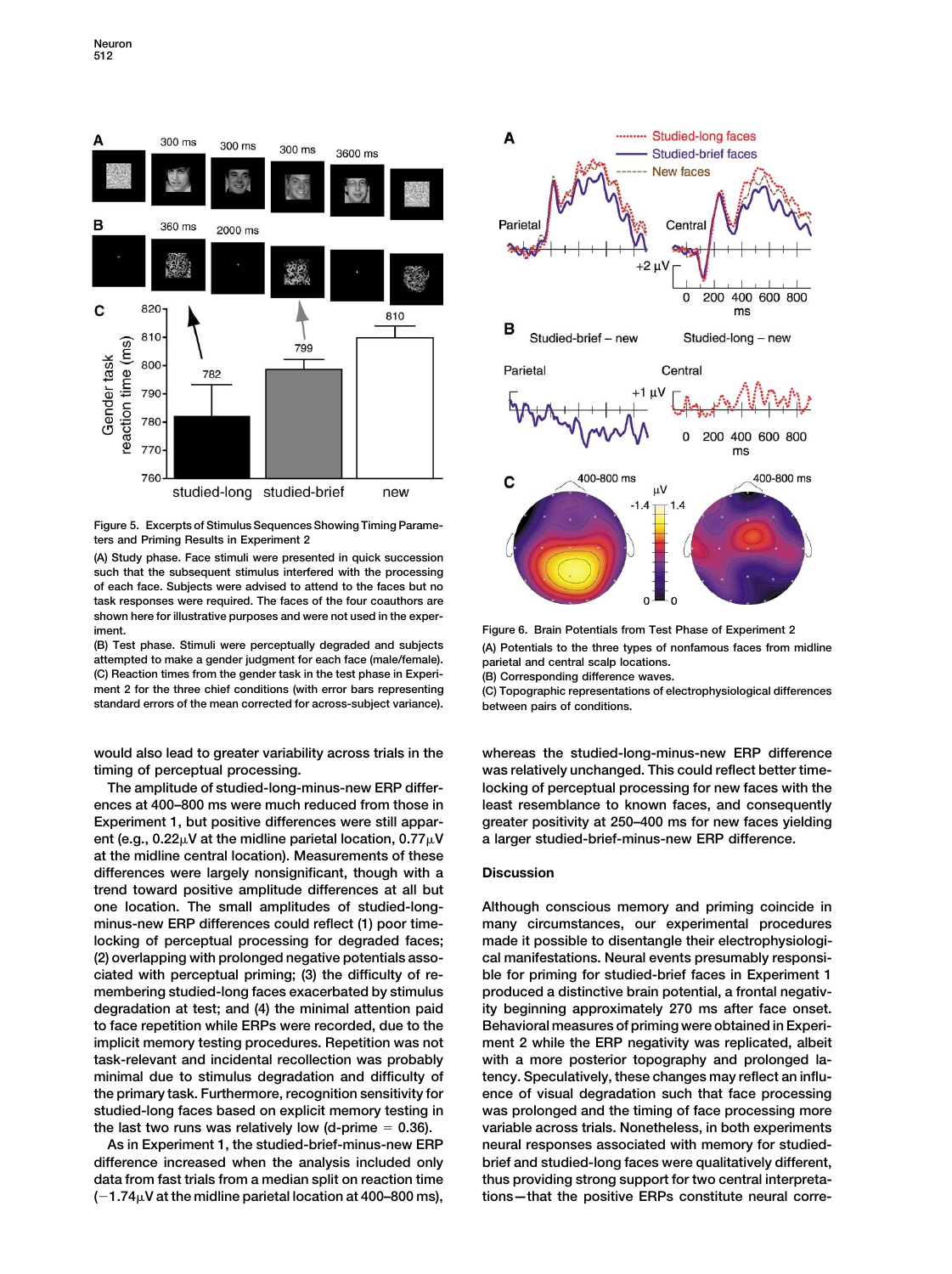**lates of recollection, and that the earlier negative ERPs and Allan, 2000; Rugg and Wilding, 2000). For example,**

**studied-brief and new faces cannot be ascribed to dif- with recollective processing (Paller and Kutas, 1992; ferences in stimulus factors because the specific faces Paller et al., 1995). On the other hand, ERPs in related used in these two conditions were counterbalanced experiments were associated with priming of visual across subjects. Also, the tendency for subjects in Ex- word-form, based on manipulations of presentation forperiment 1 to indicate that a face had been seen earlier mat during the study phase that influenced priming more was virtually the same for studied-brief and new faces. than recognition (Paller and Gross, 1998; Paller et al.,** Whereas these two conditions were so closely matched, and 1998). These putative ERP correlates of visual word**studied-brief faces were primed but not recollected. Ro- 300–500 ms over posterior scalp locations. Similarly, bust priming of gender decisions was found in Experi- positive ERP correlates of priming were also identified ment 2—and this finding adds a new example of a prim- based on insensitivity to the recognition decision and ing measure to the literature, which includes very few to elaborative processing at study (Rugg et al., 1998) other examples of perceptual priming with unfamiliar and using cross-modality manipulations (Joyce et al., faces (e.g., see Goshen-Gottstein and Ganel, 2000). 1999; Rugg and Nieto-Vegas, 1999). In contrast, ERP**

**at 250–400 ms in ERPs to studied-brief faces relative to were negative in polarity; this divergence may reflect ERPs to new faces reflects altered neural processing cortical processing of words versus faces in different due to perceptual learning of the specific studied-brief regions such that the spatial orientation of activated** face stimuli, learning that occurred despite minimal con- neurons generates different extracellular fields (Münte **scious memory for those stimuli. Our findings from ana- et al., 2000). In several experiments, negative ERP repelyzing trials with the fastest responses suggest that the tition effects have been observed with visual shapes speed of the decision that a face has not been seen and drawings, but generally using immediate repetibefore varies systematically, with intriguing implica- tions, which can engage additional operations specific tions. For repeated faces, and perhaps also for new to working memory (Penney et al., 2001; Rugg et al., faces that in some way resemble known faces, percep- 1995; Van Petten and Senkfor, 1996; Viggiano and Kutas, tual processing involves relatively more contact with 2000). Additional data are needed to determine how preexisting facial representations, even when there is neural events associated with implicit memory may difminimal awareness of any match between perceived fer as a function of the type of stimulus used. faces and stored facial representations (as in studied- Negative potentials to repeated faces have also been brief faces). Therefore, it appears that face priming, observed in several other experiments. For example, even in the absence of explicit recognition, is associated Eimer (1999) noted that a negativity at 300–500 ms (lawith negative brain potentials in the interval from 250 beled N400f) was enhanced for faces of well-known**

**viously, often with verbal rather than facial stimuli. Neu- parietocentral focus in some circumstances (Eimer, roimaging findings using fMRI and PET methods have 1999) and a frontocentral focus in others (Bentin and suggested that reduced activity in certain brain regions Deouell, 2000). Contrasts between known and unknown can reflect facilitated perceptual processing associated faces pose noteworthy problems because a serious ef**with priming (Donaldson et al., 2001; Henson et al., 2000; fort is required to hold constant the large number of **James et al., 1999; Schacter and Buckner, 1998), possi- factors that tend to differ across these two categories bly related to cholinergic and GABA-related plasticity (Debruille et al., 1998), which underscores the advan- (Thiel et al., 2001). Fusiform, prefrontal, and parietal cor- tages of the use of preexperimentally unknown faces, tical regions have thus been implicated, although con- as in the present experiment. Nonetheless, the negative tamination from conscious memory remains a concern. potentials associated with face priming in the present Action potentials from single neurons in monkey visual experiment may be related to N400f potentials in other cortex likewise tend to show reduced activity in re- experiments, and perhaps also to N320 potentials ob**sponse to a repeated visual stimulus (Desimone, 1996). Served when a face mismatched the immediately pre-**Both this phenomenon, known as** *repetition suppres-* **ceding face (Mills et al., 2000). Potentials thought to be** *sion***, and the reduced activation in human neuroimaging related to access to stored facial representations have studies, have been ascribed to a perceptual learning also been characterized in this same latency interval, process that occurs when the same stimulus is repeat- but with opposite polarity and using memory tests with edly processed (Buchel et al., 1999; Rolls et al., 1989; short lags between first and second presentation (Pfutze**

**cult to rule out contamination from conscious memory, N400-like potentials termed "mismatch negativities" even when implicit memory tests have been used (e.g., were observed when eyes and eyebrows did not match Badgaiyan and Posner, 1997); the majority of findings those of learned faces compared to when they did (Olihave been linked with recognition and evaluation pro- vares et al., 1999, 2003). It remains an open question cesses rather than priming (for reviews, see Friedman whether these effects, or the negativities observed in and Johnson, 2000; Mecklinger, 2000; Paller, 2000; Rugg the present experiment, correspond to the mismatch**

**constitute separate neural correlates of priming, derived ERP responses to visual words that were more positive** from different brain sources. **the same of the state of the state of the state of the state of the state of the state of the state of the state of the state of the state of the state of the state of the state of the state Importantly, electrophysiological differences between pared to poorly remembered words were associated our behavioral findings support the generalization that form priming took the form of an enhanced positivity at Accordingly, we propose that the negative deflection correlates of face priming in the present experiment**

**to 400 ms. celebrities compared to faces of unknown individuals. Neural measures of priming have been reported pre- Topographic analyses of such effects have shown a Wiggs and Martin, 1998). et al., 2002; Schweinberger et al., 1995). Using realistic In ERP studies of stimulus repetition, it has been diffi- drawings of faces following extensive familiarization,**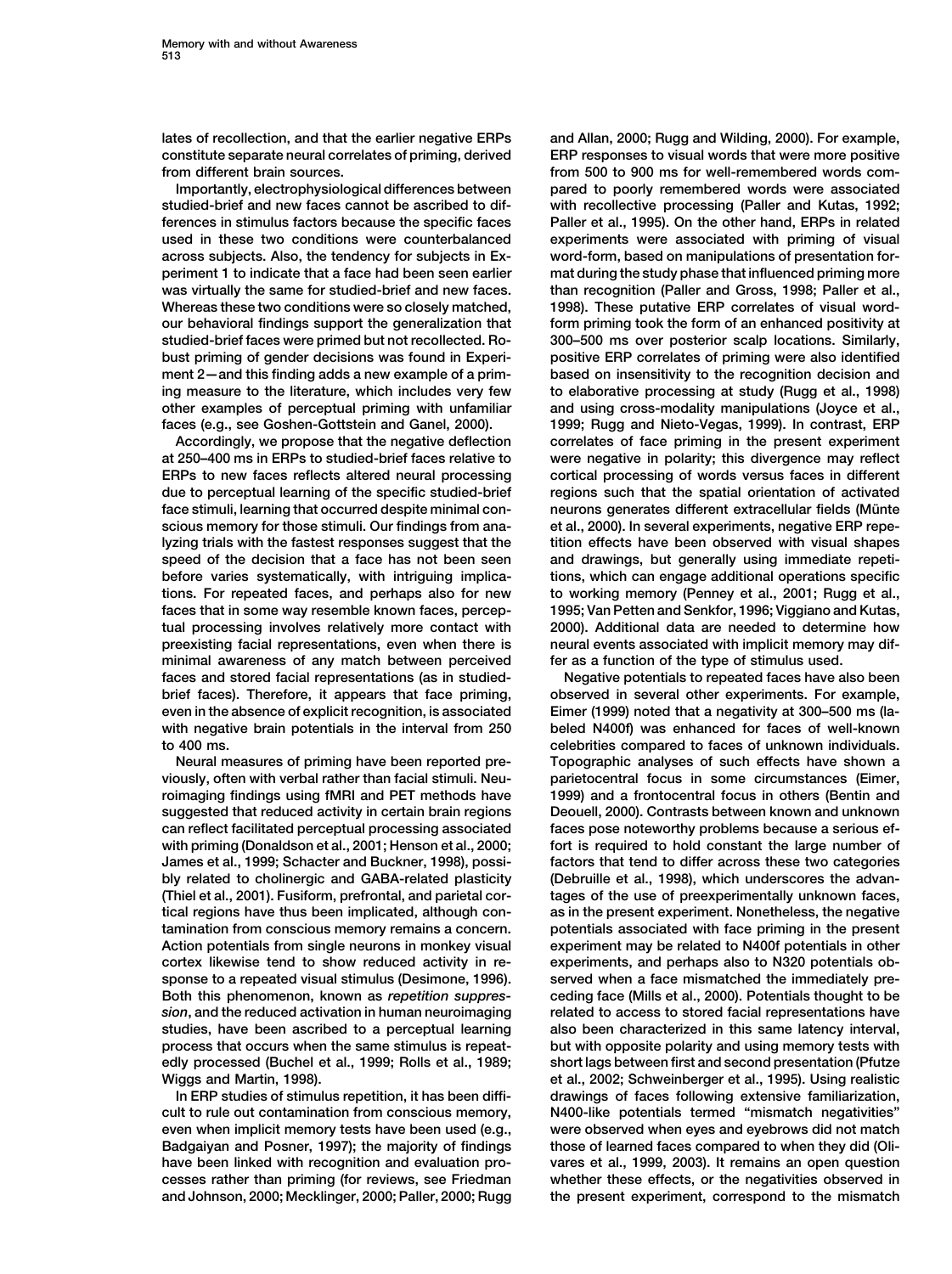**negativity most commonly observed with auditory stim- that electrophysiological correlates of face recollection uli (Picton et al., 2000). appear to emerge later. Our use of faces that were**

**long faces and new faces primarily reflect recollection clearly observe an uncontaminated electrophysiological provoked by studied-long faces receives ample support indication of implicit memory for faces for the first time. from prior results from our lab (Paller et al., 1999, 2000, Monitoring neural activity associated with both priming 2003). Specifically, we associated characteristic poste- and recollection in this manner is a critical step toward rior potentials with face recollection by virtue of a con- elucidating the biological substrates of memory with trast between study conditions yielding different levels and without awareness, as well as the enigmatic border of recognition but matched on other factors (Paller et between the two. al., 1999). Importantly, elaborative study enhanced recognition but did not influence the magnitude of priming Experimental Procedures** observed in fame judgments made on visually degraded<br>faces. Analogous brain potentials were observed using<br>memory tests similar to the test used here in Experiment<br> $\frac{2(n-12)}{n}$  were two men and ten women, aged 18-28 yea **1, wherein subjects discriminated studied faces from all but one were right handed. EEG was recorded as described new faces (Paller et al., 2003). We can confidently assert below, and subjects were paid for participating. Subjects in Experithat positive ERP differences between studied-long ments 1.1, 1.2, and 1.3, which did not entail EEG recordings, were** Faces and new faces in Experiments 1 and 2 be taken<br>to index conscious memory, because they so closely<br>resemble ERPs associated with face recollection in<br>these prior experiments. Furthermore, similar ERPs were<br>these prior **also recorded in association with recollective experi- horizontal and vertical visual angle of 1.8. Subjects were familiar ences in a recent experiment wherein faces that pro- with most of the famous faces but prior to the experiment had never voked recollection were distinguished from those that** viewed the nonfamous faces, which were selected from a high-<br>**provoked** only familiarity (G, Yovel and K A P, sub-, school yearbook. Yellow crosses in the cross-discr

**were engaged in response to unfamiliar faces repeated given prior to the first study-test block, with a gradually decreasing after a short delay, as summarized in Figure 3. Percep- stimulus duration so that subjects could learn to make accurate** tual priming was associated with a brain potential that discriminations. Although this discrimination was subjectively diffi-<br>was maximal 200–300 ms after face onset and that may cult, responses were correct on 84% of the **was maximal 200–300 ms after face onset and that may cult, responses were correct on 84% of the study-phase trials. To** reflect a facilitated analysis of repeated faces. Such<br>facilitation constitutes a specific instance of altered neu-<br>ral processing in cortical networks that generally may<br>ponse. The next trial began approximately 1 s after **support performance changes in implicit memory tests. trials in the test phase included 64 studied-long faces, 128 studied-Recollection, in contrast, was associated with a brain brief faces, and 128 new faces. Both types of studied faces were potential arising from a different configuration of intra- presented three times in the study phase. To eliminate stimulus**cranial sources and reaching maximal amplitudes 600-<br>
700 ms after face onset. Indeed, remembering faces may<br>
require more extensive and time-consuming associative<br>
retrieval in order for study episodes to be recalled. The **divergence between neural correlates of face priming without awareness, Fourth international conference of the Associaand face recollection is consistent with the contention tion for the Scientific Study of Consciousness, Brussels, Belgium** that the perceptual learning underlying priming does not can be all these experiments viewed words while per-<br>contribute to recalling and recognizing autobiographical entirelying priming the cross-discrimination task, foll **the position that priming and recognition are derived no delay between study and test, and thus they were excluded for from access to the same episodic information (Oster- stem completion. When a delay was interposed before the test,** gaard, 1999), given that this position does not predict however, subjects often produced studied words instead of exclud-<br>
that neural correlates of the two processes would be ing them. This pattern of exclusion performanc

**measures of the relevant neural events without contami- panion experiments. Subjects in Experiment 1.1 (n 12) gave** *re***nation from other sorts of memory phenomena. The two** *member***/***know* **responses in addition to** *old/new* **responses to proelectrophysiological responses to faces described here vide experiential measures of memory for faces from the study may not have been observed together previously be- phase, with five study-test runs. Studied-long faces were presented** cause brief neural correlates of priming tend to be oblit-<br>erated by prolonged neural correlates of conscious<br>memory. We suggest that the brain events responsible<br>memory. We suggest that the brain events responsible<br>presen **for both types of memory first surface at nearly the same that two faces were presented simultaneously on each trial. Subjects latency, but that they initially cancel each other out such indicated which face they thought had been presented in the study**

**Our inference that ERP differences between studied- primed but not recollected, however, made it possible to**

provoked only familiarity (G. Yovel and K.A.P., sub-<br>mitted).<br>We conclude that two distinct memory phenomena<br>We conclude that two distinct memory phenomena<br>pad with multiple keys. For the cross task, advance practice was There were eight study-test blocks, such that the total number of

and P.M. Merikle, Assessing the duration of memory for information that neural correlates of the two processes would be<br>qualitatively different.<br>A great impediment toward understanding the neural<br>basis of implicit memory has been the inability to obtain<br>basis of implicit memory has been t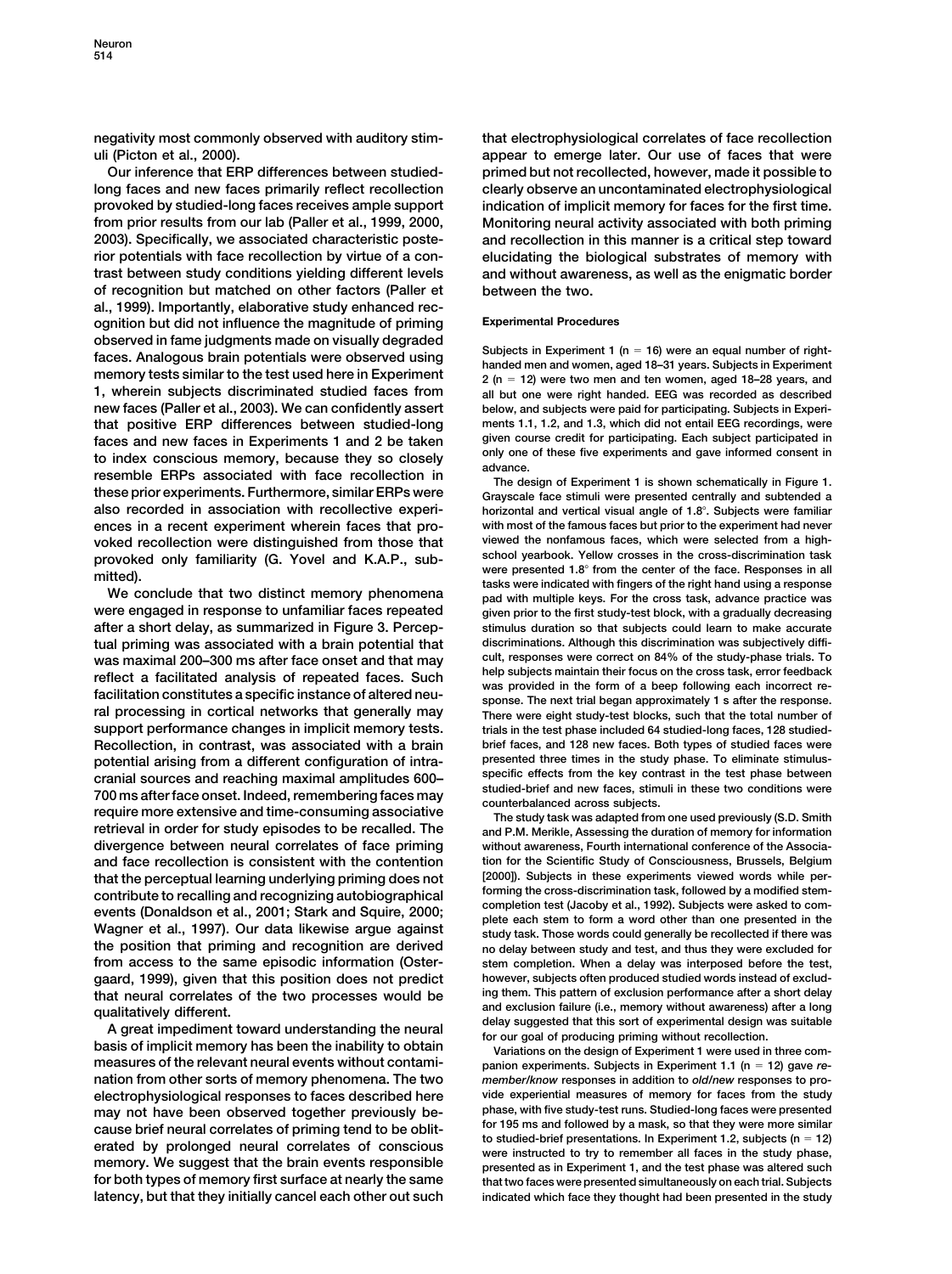**different new face, such that guessing would produce 50% correct miliar faces. Electroencephalogr. Clin. Neurophysiol.** *94***, 41–49.** responding. An estimate of the percentage of trials for which the<br>response was based purely on guessing was computed [guessing =<br>(100 – percent correct)  $\times$  2], based on the assumption that guessing<br>in two-choice forcedthe world current of the current of the mean of the current states in Experiment 1.3 (n = 18) made farmed the current of changes in effective connectivity for human learning. Science with 50% accuracy. Subjects in Experim *<sup>283</sup>***, 1538–1541.** *mous***/***nonfamous* **judgments in the test phase, which thus constituted an implicit memory test. Only the test-phase instructions were Debruille, J.B., Guillem, F., and Renault, B. (1998). ERPs and chro-**

**The design of Experiment 2, shown schematically in Figure 5, et al. Neuroreport** *9***, 3349–3353. paralleled that of Experiment 1 but with a different procedure for Desimone, R. (1996). Neural mechanisms for visual memory and producing priming without recollection and with alterations to pro- their role in attention. Proc. Natl. Acad. Sci. USA** *93***, 13494–13499.** Solution of the studied-long faces were pre-<br>set in the study phase, access were pre-<br>uli ("rapid serial processes using fMRI: evidence that priming does<br>uli ("rapid serial visual presentation"), with 8 studied-long faces studied-brief face was interfered with by the subsequent face. The final face in each sequence was always a studied-long face, and a cessing stages involved in face perception and recognition. Clin.<br>*serambled face image was presented prior to and at the end of* **Neurophysiol. 110, 1–12.** scrambled face image was presented prior to and at the end of each sequence. After a 2 s delay, the sequence was shown a second<br> **Friedman, D., and folloming antitional**<br>
(ERP) studies of memory encoding and retrival: a selective review. **time. Each face was thus presented three times, as in Experiment Microsc. Res. Tech.** *51***, 6–28.**

1. In contrast to Experiment 1, however, subjects were not told to<br>
remember a subset of the faces but were instead instructed to<br>
attend to and process all faces.<br>
In the test phase of Experiment 2, subjects viewed studie **degraded by darkening a randomly selected set of pixels to black Hamann, S.B., and Squire, L.R. (1997). Intact perceptual memory in (as in Experiment 2 of Paller et al., 1999). Approximately 30% of the absence of conscious memory. Behav. Neurosci.** *111***, 850–854.** each face was thus obscured, increasing the difficulty of gender<br>judgments. Faces were displayed for 360 ms, followed by a fixation<br>cross for 2000 ms. Priming was measured as faster reaction times<br>1969–1979 **for studied faces than for new faces. In the final two runs of the** be the same software changed in order to provide some<br>indication of recognitions were changed in order to provide some<br>indication of recognition memory for faces from the study phase.<br>Viewing the same sort of degraded face they remembered from the immediately preceding study phase.

**In both Experiment 1 and Experiment 2, EEG was recorded from 21 scalp locations using an amplification band-pass of 0.1–100 Hz Joyce, C.A., Paller, K.A., Schwartz, T.J., and Kutas, M. (1999). An lated excluding trials with an electroocular artifact, a missing behav- repetition. Psychophysiology** *36***, 655–665.** For that individual and condition). N170 potentials<br>solve  $(±2 × SD$  for that individual and condition). N170 potentials<br>were measured using right-temporal mean amplitudes from 140 to<br>200 ms for ERPs referenced to the averag **locations. All other ERP analyses were conducted using an average- Mayes, A.R., and Downes, J.J. (1997). Theories of Organic Amnesia** mastoid reference. Other methodological details have been de**scribed previously (Paller et al., 1999, 2000). Mecklinger, A. (2000). Interfacing mind and brain: a neurocognitive**

**We wish to acknowledge grant support from NINDS (NS34639); cessing in Williams syndrome. J. Cogn. Neurosci. Suppl.** *12***, 47–64.** discussion and helpful advice from Phil Merikle, Paul Reber, and<br>
Münte, T.F., Brack, M., Grootheer, O., Wieringa, B.M., Matzke, M.,<br>
Marcia Grabowecky; the idea for Experiment 1.2 from Anthony<br>
Wagner; and superb technica

Badgaiyan, R.D., and Posner, M.I. (1997). Time course of cortical Olivares, E.I., Iglesias, J., and Rodriguez-Holguin, S. (2003). Long-<br>activations in implicit and explicit recall. J. Neurosci. 17, 4904–4913. latency ERPs

**Begleiter, H., Porjesz, B., and Wang, W. (1995). Event-related brain** *15***, 136–151.**

**phase. Each studied-long and studied-brief face was paired with a potentials differentiate priming and recognition to familiar and unfa-**

**altered from the design of Experiment 1 to make this change. nometry of face recognition: following-up Seeck et al., and George**

**(ERP)** studies of memory encoding and retrieval: a selective review.

**ERPs were analyzed only for the first six runs. M.A. (1999). Repetition priming and the time course of object recog-**

**and a sampling rate of 250 Hz. Time-locked responses were calcu- electrophysiological analysis of modality-specific aspects of word**

**model of recognition memory. Psychophysiology** *37***, 565–582.**

**Acknowledgments Mills, D.L., Alvarez, T.D., St George, M., Appelbaum, L.G., Bellugi, U., and Neville, H. (2000). Electrophysiological studies of face pro-**

Münte, T.F., Urbach, T.P., Düzel, E., and Kutas, M. (2000). Event-**Received: January 7, 2003 related brain potentials in the study of human cognition and neuro-Revised: March 3, 2003 psychology. In Handbook of Neuropsychology, F. Boller, J. Grafman, Accepted: March 18, 2003 and G. Rizzolatti, eds. (Amsterdam: Elsevier Science), pp. 139–234.**

**Published: May 7, 2003 Olivares, E.I., Iglesias, J., and Bobes, M.A. (1999). Searching for face-specific long latency ERPs: a topographic study of effects References associated with mismatching features. Brain Res. Cogn. Brain Res.** *7***, 343–356.**